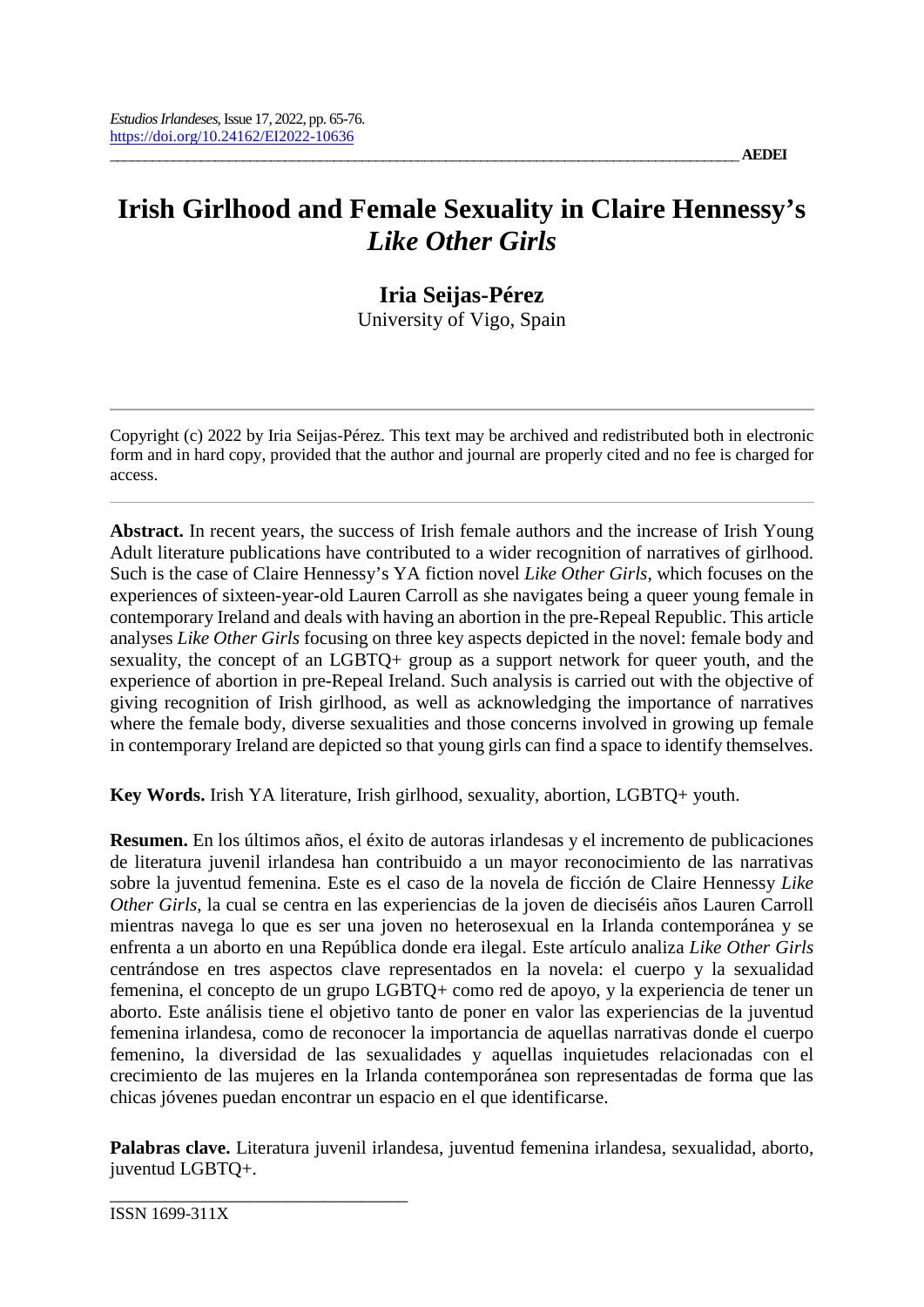#### **Introduction**

Aided by the success of many female authors, Irish Young Adult – YA – literature has seen an increase in post-Celtic Tiger Ireland that has contributed to a broader visibility of adolescent girls (Cahill 2017: 161). Patricia Kennon has acknowledged that Irish literature has seen an expansion in women's writing as well as an examination of those traditional depictions and regimes surrounding the histories, voices and experiences of women and girls in Irish culture, history and media:

Over the last decade, the elision of Irish girls, women, and women's writing has been challenged and defied by increased visibility, publication, public discourse, and grassroots activism around women's reproductive rights […] the representation of women in Irish theatre […] marriage equality, and systematic gender biases in literary, cultural, and political institutions. (2020: 132-33)

During the past decade, emerging successful women authors of YA literature have addressed uncomfortable but important matters in their works, regarding "power, abuse, trauma, misogyny, and historic as well as contemporary discriminations and violence against teenage girls and women in Ireland" (Kennon 2020: 135). A very well-known example is Louise O'Neill's 2015 novel *Asking For It*, which tackles victim blaming in rape culture. Moreover, this literary category has also shown "a slow but gradually increasing recognition and representation of queer identities and sexualities" particularly following the success of the 2015 same-sex marriage referendum (Kennon 2020: 139). This is demonstrated by the growing number of LGTBQ+ YA works by Irish authors that have been published over the past few years. Writers such as Moïra Fowley-Doyle, Claire Hennessy, Adiba Jaigirdar, Ciara Smyth and Deirdre Sullivan, among others, have recently authored YA fiction novels that depict queer characters as protagonists and that explore a range of issues beyond the coming-out narrative that has often been characteristic of LGBTQ+ YA writings.

This recent literary recognition of and engagement with Irish girlhood in the post-Tiger era marks a significant shift from past narratives. In Irish literature, there had been a longestablished proclivity to overlook those experiences of adolescent girls (Cahill 2017: 156). This disregard of Irish girlhood was quite opposite to the case of Irish boyhood, which was perceived as "a well-established literary genre of its own" (Dougherty 2007: 50). Kelly J.S. McGovern points out "that the writing of a female Irish child's development entail[ed] deviating from what [was] generally recognized as Irish literary tradition" (2009: 245) as well as that the representation of "Irish girlhood as the experiences particular to life as a prepubescent female in Ireland [was] complicated by issues of illegibility within predominant systems of signification favorable to male conditions" (2009: 246-47). Furthermore, Susan Cahill emphasizes that in twentieth-century Irish literature, adolescent girls were frequently placed in anxious spaces characterized by situations of trauma and crisis, as well as they were "lacking protection, subject to invasion" (2017: 156-57).

Therefore, the current success of Irish female authors and YA publications marks a break from this tendency of ignoring narratives of girlhood that was characteristic of Irish literature in the past. It is, then, significant to recognise the works of these authors and how they acknowledge and represent Irish girlhood. Thus, this article aims to contribute to the visibility of the Irish adolescent girl through the analysis of Claire Hennessy's YA fiction novel *Like Other Girls*. Such analysis has the following objectives: to provide recognition of Irish girlhood; to depict those concerns involved in growing up female in contemporary Ireland; and to acknowledge the importance of narratives where the female body and diverse sexualities are portrayed so that young girls can find a space to identify themselves. In order to do so, the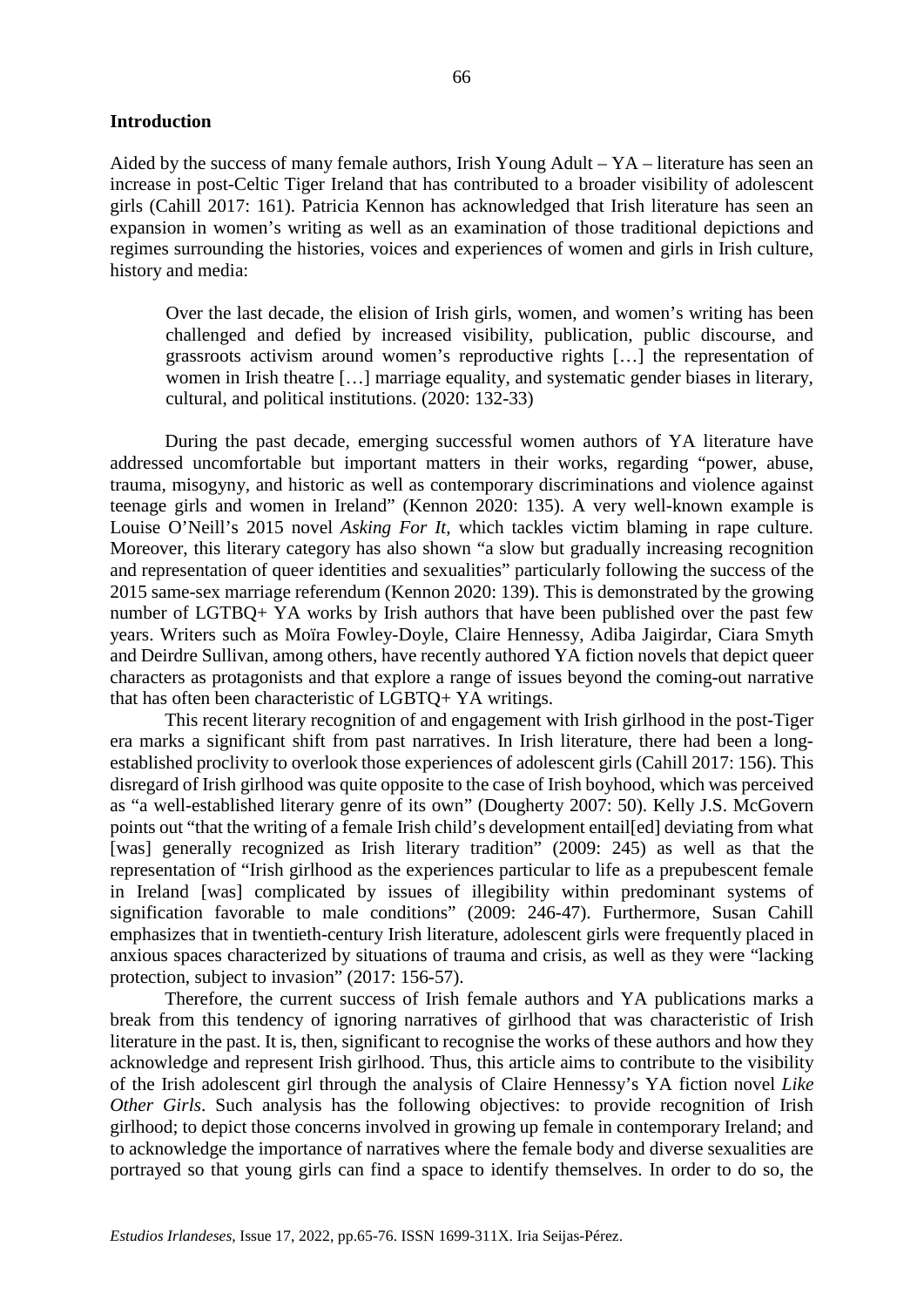article will explore some of the matters addressed in the novel, focusing especially on the representation of female body and sexuality, on the protagonist's LGBTQ+ group of friends as a support network, and on her experience of accessing abortion in a pre-Repeal Ireland.

## *Like Other Girls*

Written by Irish author Claire Hennessy, *Like Other Girls* is a YA fiction novel published in 2017. Hennessy, who has authored a number of contemporary YA novels, examines why the young adult genre is appealing for both readers and writers: "from a writers' perspective, adolescence is a fascinating time – it's so intense, it's a time of figuring things out, and there's a lot of in-built conflict already […] The characters might be young but the emotional truths are the core ones that we carry into adulthood" (qtd. in Redmond n.d.: paragraph 9).

In *Like Other Girls*, Lauren Carroll is a sixteen-year-old queer girl from Dublin who finds herself confronting a variety of situations as she begins her Transition Year in school: her best friend is changing in a way Lauren cannot understand at first, so they fight and end up not speaking to each other; her boyfriend seems to be more interested in sex than in Lauren as a person, and cannot even stand up to his friends when they are disrespectful to her; and her relationship with her mother has become tense since she took a job as the principal of her school. Many of these issues – falling out with friends, fighting with boyfriends, strained relationships with family members – are not precisely uncommon for most teenagers. However, Lauren is suddenly faced with a more complicated problem: she is pregnant. On top of everything else, finding out about the pregnancy only makes matters worse for Lauren. She decides to have an abortion but does not ask anyone for help nor support – even though it is what she wants, it seems that she cannot bring herself to ask. The problems with her best friend, boyfriend and mother only grow more complicated as Lauren deals with the news of the pregnancy and turns to alcohol as a source of comfort. It is significant to note that this story is not a real testimony, but a literary account, and told from Lauren's perspective the novel resembles the coming-ofage narrative model that is characteristic of YA fiction.

As can be observed, *Like Other Girls* tackles a variety of issues based on the experiences of Lauren. The different situations where the protagonist finds herself give an insight into Irish girlhood and into aspects that can be of interest for Irish youth, as they might be familiar with or intrigued by some of the events in Lauren's life. The analysis that follows reflects on some of these matters.

## **Female body and sexuality**

In her study of body image and female sexuality in YA literature, Beth Younger argues that YA fiction offers a special literary space that exposes the cultural distress surrounding young female bodies (2009: xvi) since it "provides multitudinous representations of young girls as sexual beings and reflects the social anxiety about controlling these bodies" (2009: 2). In *Like Other Girls*, Lauren's social anxieties are reflected in the pressure around her to conform to the stereotypical patterns of appearance and behaviour that young girls are expected to follow as well as in her conflicts with her body and how it is perceived in contemporary society. She speaks about her experiences as a cis non-straight adolescent girl and about how she feels towards her body. For instance, she is very clear about her conflict with periods and how she is affected by this bodily function:

I have felt trapped in my body since I was ten years old and discovered that […] periods were neither magical nor one-off things that happened to turn you into a woman. Every month. Every month for decades. For most of your life. The pain, the blood, the life-on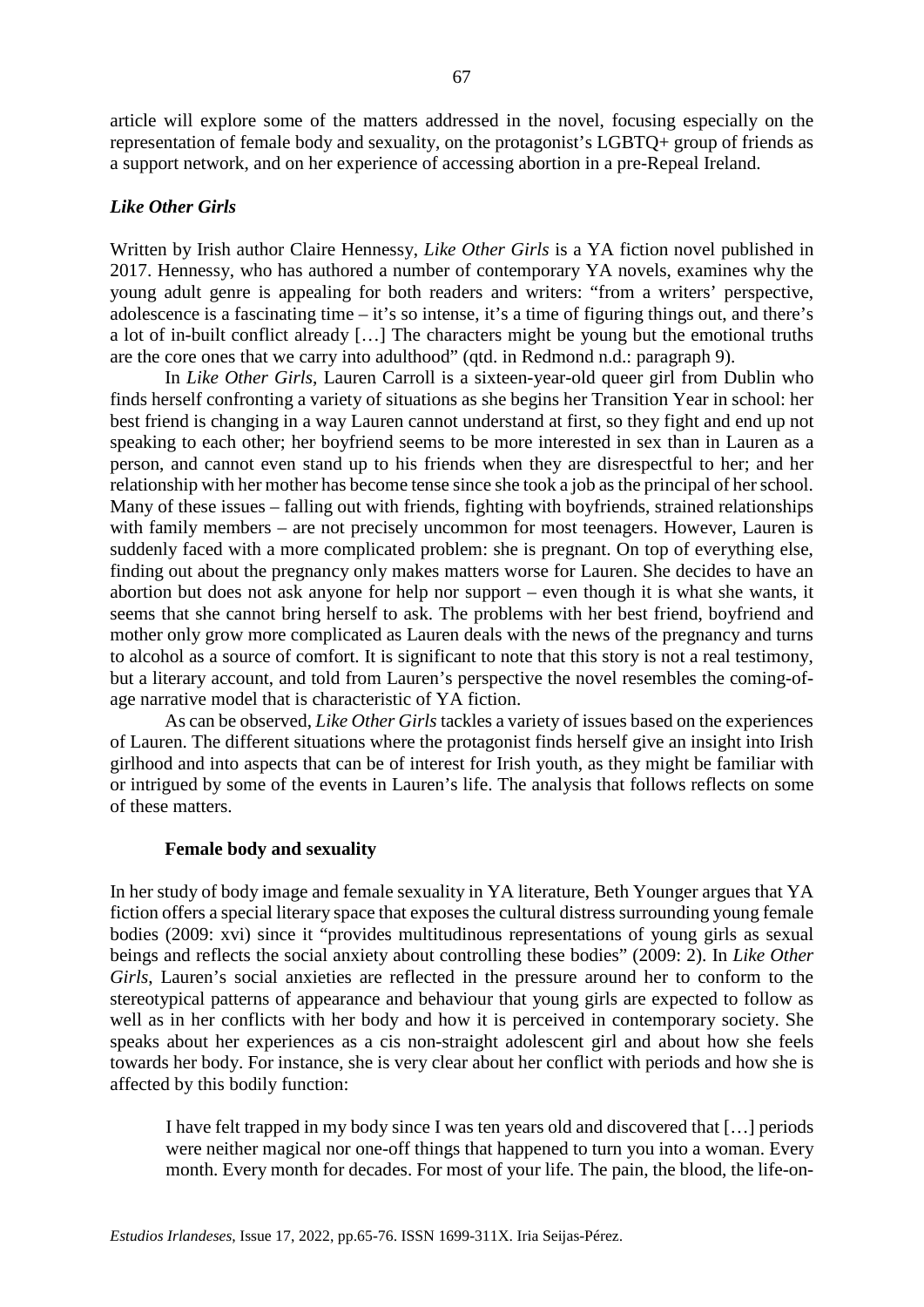hold. The being told to get on with things because it's natural. Normal. Part of being a girl. (Hennessy 2017: 135)

When she spends time with her boyfriend – who sometimes feels more preoccupied with having sex than listening to his girlfriend – she feels "like a body. Not Lauren. Just a girl-body to be touched" (Hennessy 2017: 8). Lauren is confused by this situation, as she feels "a terrible person" but at the same time wonders "since when did going over to your boyfriend's house constitute a binding contract about shenanigans?" and wishes that Justin could remember that she is "an actual person and not just a vagina" (Hennessy 2017: 9). This confusion of feelings is further complicated by the implications of her period: "Is it always going to be like this – never being quite sure whether it's okay to be annoyed or whether you really are just, well, a crazy girl?" (Hennessy 2017: 22). This depiction of herself as a "crazy girl" due to what is happening in her body is strengthened by the fact that Justin easily pretends everything is alright as soon as Lauren apologises for the "*[b]leedy time of doom & pain & much insanity*" (Hennessy 2017: 24, original emphasis). Even if Justin might not have been a great boyfriend, he can simply let Lauren believe that she was indeed being "crazy" because of her period and therefore he would no longer be at fault.

The novel also focuses on the female body and its position within a patriarchal society, as Lauren struggles with her feelings concerning her body and with her unplanned pregnancy. This conflict with her own body becomes further aggravated when the school decides that some girls will dress as boys for the school musical. Lauren feels she "can't pretend to be anything other than this fleshy cage with breasts and a womb and a vagina and everything that goes with that" (Hennessy 2017: 212). However, she does wish she could indeed pretend even beyond the boundaries of the play: "And oh, don't think I don't know how much easier it would be if I really was the boy I'm pretending to be, that uncomplicated default human. Not needing to think and worry about my body in the same way. Not having bits of my body be the subject of national debate" (Hennessy 2017: 212). It is precisely the fact that boys do not have to experience the same problems in relation to their bodies that upsets Lauren, who finds herself fighting a battle she has not chosen: "They genuinely don't understand, they can't understand, what it means to live in this body. This body with its space to let men in. This body with its space to grow a new life, whether you want it or not. This body that has things done to it" (Hennessy 2017: 228). It is significant to note how Lauren's cultural context influences her perception of her own body, as in the past in Ireland the sexuality of women and the female body had been regarded "a source of sin" (Ryan 2010: 94) and in national narratives the girl's body had been fixed "in a reproductive function" (Cahill 2016: 222). This is, while women were reduced to their role of reproduction, they were also expected to attend to those moral values that posited the immaculate Virgin Mary as an icon for women to emulate.

Furthermore, postfeminist discourses where an obsessive concern about the body predominates (see Gill 2007) have had a strong impact on Lauren's awareness of her body. For instance, the fact that she has been cast to play a boy in the school musical complicates even more her idea that she cannot be the "Perfect Young Lady" (Hennessy 2017: 64-65) that she feels her school – and society at large – is asking her to be. She does not feel the same as the girls from her school, as if they had "received some sort of manual for how to be a girl that never arrived in my letterbox" (Hennessy 2017: 51). When she finds out about her role in the play she thinks it is because "[t]his is what happens when you don't spend all your time researching how to do your make-up in such a way that makes you look beautiful but also makes you look sufficiently 'natural' […] If you want to be believed as a girl on stage, that's what you need to do" (Hennessy 2017: 58). She even feels embarrassed to tell Justin in case "it will make him interrogate his relationship with me, and wonder if it's because my legs are too hairy or if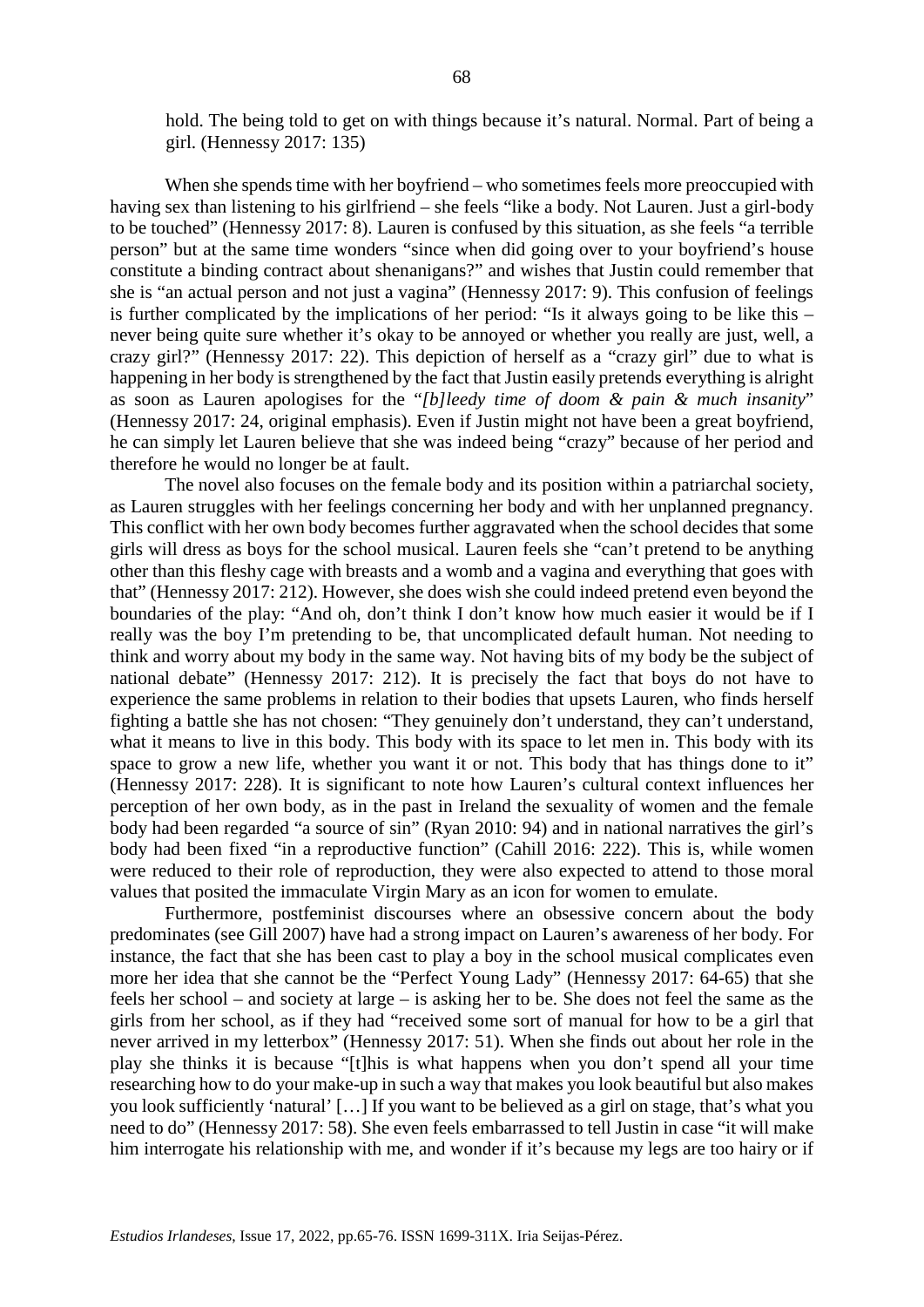my jaw is too square" (Hennessy 2017: 58). Pressures on body image are manifested in Lauren's concerns regarding her appearance and how others – the school, her boyfriend – perceive her.

The relation between Lauren and her body also plays a crucial part in the fight between her and her best friend, who is transitioning to male. Lauren used to have a crush on her best friend, and even though they were not in a relationship there was "occasional kissing, just silly, no big deal" (Hennessy 2017: 100). The relationship evolves to the point that they sleep together, but Lauren's best friend seems to become nervous at some point and asks her to stop – which Lauren does. It is after this episode – and after a long time of hearing no word from him – that Lauren finds out about his transition and feels that it was her body that had freaked him out and that she has lost her best friend. It is not until the two friends talk, hear each other's experiences and share how they feel towards their bodies, that they become friends again. Though during the time of their fight, Lauren does show some transphobic attitudes, these are frequently rebuked by her friends. What Hennessy's novel does is to raise awareness of the issue of transphobia among youth, depicting Lauren as a flawed character who is conditioned by the power structures of gender that are entrenched in society. Therefore, her attitudes are not justified, they are identified so that both Lauren and readers can understand where they come from and how they are troubled and need to be deconstructed.

To conclude this section, the novel does not only deal with the female body but it also explores the theme of sexuality. It is worth noting that contrary to many YA novels of the past that generally portrayed male sexual desire as natural and oftentimes out of control – but normal – and female sexual desire as abnormal and even dangerous (Younger 2009: 23), Lauren is depicted as a girl who enjoys her sexuality. She admits that she "can't stop thinking about sex" (Hennessy 2017: 42) and also speaks openly about masturbation, both as a form of selfpleasuring (Hennessy 2017: 27) and with regard to "the cramp-helping qualities of orgasms" (Hennessy 2017: 180).

Lauren is attracted to both girls and boys, although she has not chosen any term to identify with. She claims she does not like the word bisexual because "[i]t sounds like you need to have two partners on the go at all times to satisfy your needs" (Hennessy 2017: 61). While this might be read as a form of biphobia, it can also be understood precisely as the result of the prevalence of inaccurate stereotypes that have characterised the representation of bisexual people in literature and other media. For instance, in their study of LGBTQ+ representation in YA literature, Christine A. Jenkins and Michael Cart state that "the notion that being bisexual is selfish is one that recurs in the literature" (2018: 154). Misconceptions such as that bisexuals are unfaithful or that they are simply going through a phase on their way to homosexuality might have been some of the reasons behind Lauren's avoidance of this term. This can thus be seen as another example of how Lauren is indeed a flawed character who has been heavily influenced by the culture that surrounds her.

Coming out is much depicted for adolescents "as an intense period of sexual attraction, social rebellion, and personal growth" (Kidd 1998: 114), and even though that can be the case, in *Like Other Girls* it is not portrayed as the main event of the novel, nor as a big deal. Lauren's coming out to her mother is indeed quite simple: "[I] said I might end up marrying a woman [...] and Mum looked at me and went 'really?' and I said 'yeah' and she said 'okay' and that was it" (Hennessy 2017: 81). In fact, Lauren and her best friend discuss "how weird it is to be expected to 'come out', which is basically going 'hey, here's who I want to have sex with'. Is that ever a conversation anyone wants to have with their parents? And you only have to do it if you're not straight" (Hennessy 2017: 149). Whether coming out may not necessarily be reduced to announcing who someone wants to sleep with, the two friends do make a great point about only non-heterosexual people having to go through this process. Moreover, this is a great example that, even though coming out can indeed be a big deal, *all* stories of LGBTQ+ characters do not necessarily need to be reduced to this narrative. I would argue that it is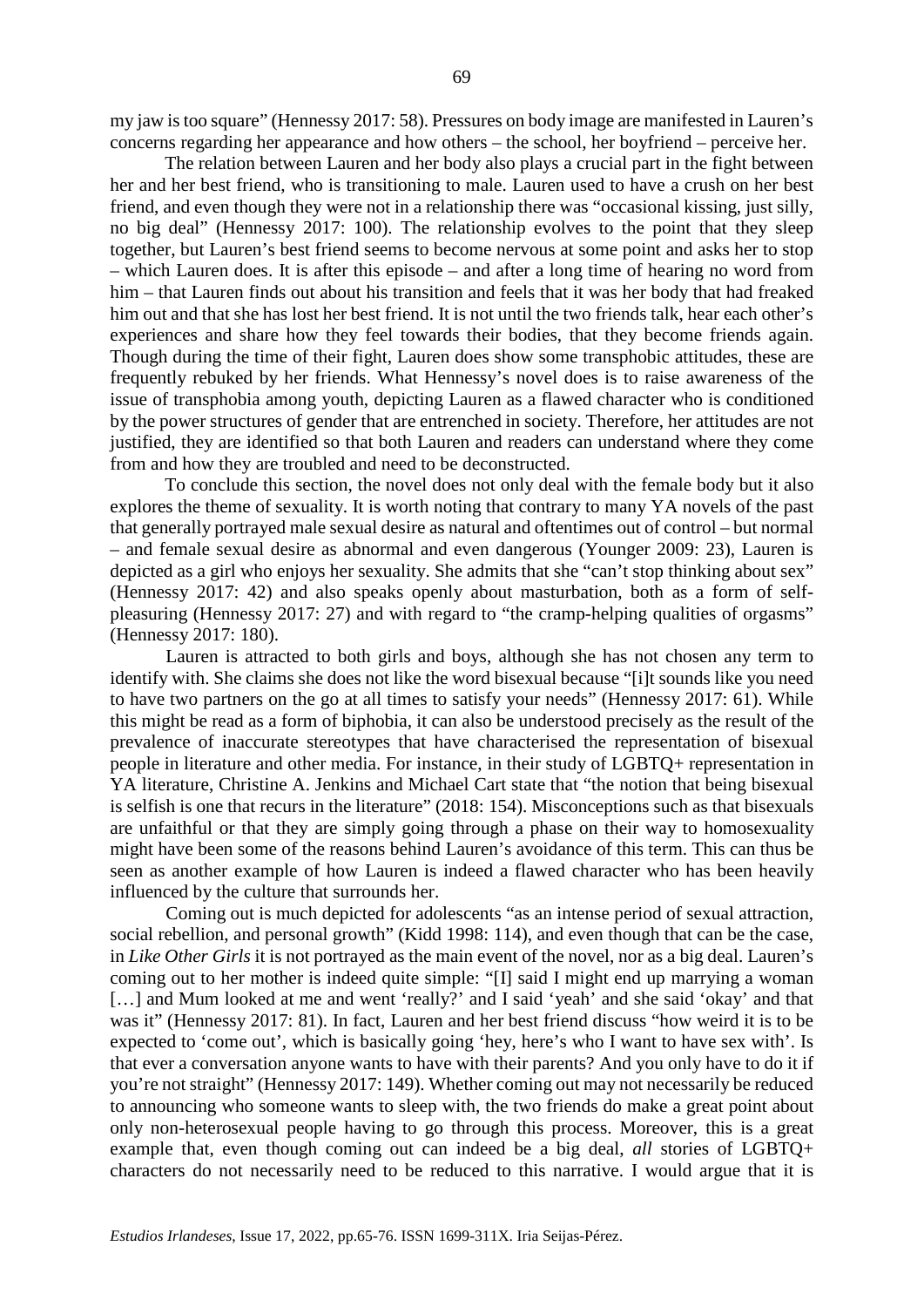significant to acknowledge that queer people do not only explore how to come out, but have more experiences both concerning their sexuality and also beyond this. As William P. Banks explains, if texts with LGBTQ+ characters come down to the struggle of 'dealing with' their sexualities and everything this encompasses (i.e., fear of reaction from parents, conflicts with others, etc.), there is a reductive suggestion that the experiences of said characters fall solely upon these personal conflicts (2009: 35). While the depiction of these issues is important because it reflects the experiences of many, I agree with Banks that LGBTQ+ narratives should not be reduced to this, and rather should be varied and explore a range of topics that need not be connected to a character's sexuality.

Furthermore, as Lauren navigates being a non-straight teenage girl, it is possible to observe how she deals with different situations: the "fine line" between wanting to be her teacher when she grows up or actually having a crush on her (Hennessy 2017: 31); the awkward moment of seeming "an Evil Lesbian Predator" when looking at another girl getting changed in the bathroom (Hennessy 2017: 41); or the stage when she thinks that she might be developing a crush on a straight girl (Hennessy 2017: 114). In reading about Lauren's experiences, queer youth could identify with some of these, and therefore they would not only see themselves reflected in the narrative but might even feel understood.

#### **LGBTQ+ friendships as a support network**

In line with what has been mentioned in the previous section, although Lauren's sexuality is not the main theme of the novel, it does play a part in her life experiences. Lauren attends an all-girls Catholic school, what she had hoped would have been "all jolly japes and tricks on the teachers and passionate friendships and faintly queer overtones" but turns out she thinks that "the closest any of them [girls at the school] have come to queerness is one of those showingoff-for-the-boys kisses" (Hennessy 2017: 1-5).

Luckily, Lauren has found a place where she feels that she belongs, Q Club, which she describes as the place "to go for feminist rantings or getting to talk about the messed-up-ness of being presumed straight until proven otherwise" (Hennessy 2017: 10). For Lauren "Q Club is where my friends are. My real friends" (Hennessy 2017: 10). She had joined the club with her best friend before he had begun his transition, and although at first Lauren had thought that this idea of support group seemed "a bit cringy" (Hennessy 2017: 45), it turned out to be where both friends had "found their people" (Hennessy 2017: 85).

Q Club is depicted as a quite diverse group, a place for all young people who identify as LGBTQ+. Moreover, because there "is some kind of official policy about not outing people in Q Club to others" (Hennessy 2017: 103), this group becomes a place of freedom and of being oneself, an option that might not be available elsewhere for some of its members. For Lauren, these are "people who get it – who do things like write poems about being gay or feeling like they're in the wrong body and about how much it sucks when the world is shitty about it", and spending time with them has given both her and her best friend "an extra aura of confidence" (Hennessy 2017: 99).

However, there are moments when Lauren feels she might not belong to Q Club as much. For instance, when she is struggling with her best friend's transition, she wonders: "Maybe I shouldn't even be here. I have a boyfriend […] I am a cis girl […] You only get sympathy here if you are defining yourself as something else" (Hennessy 2017: 82-83). As mentioned above, Lauren's initial reaction to her best friend's transition leads to arguments with some of her friends, and as she remains unable to ask for help regarding her abortion and keeps relying on alcohol, she convinces herself that she does not "need anyone from Q Club any more" (Hennessy 2017: 219). It is not until she finally goes to counselling and is able to talk about the abortion that things start to get better and she makes up with her best friend and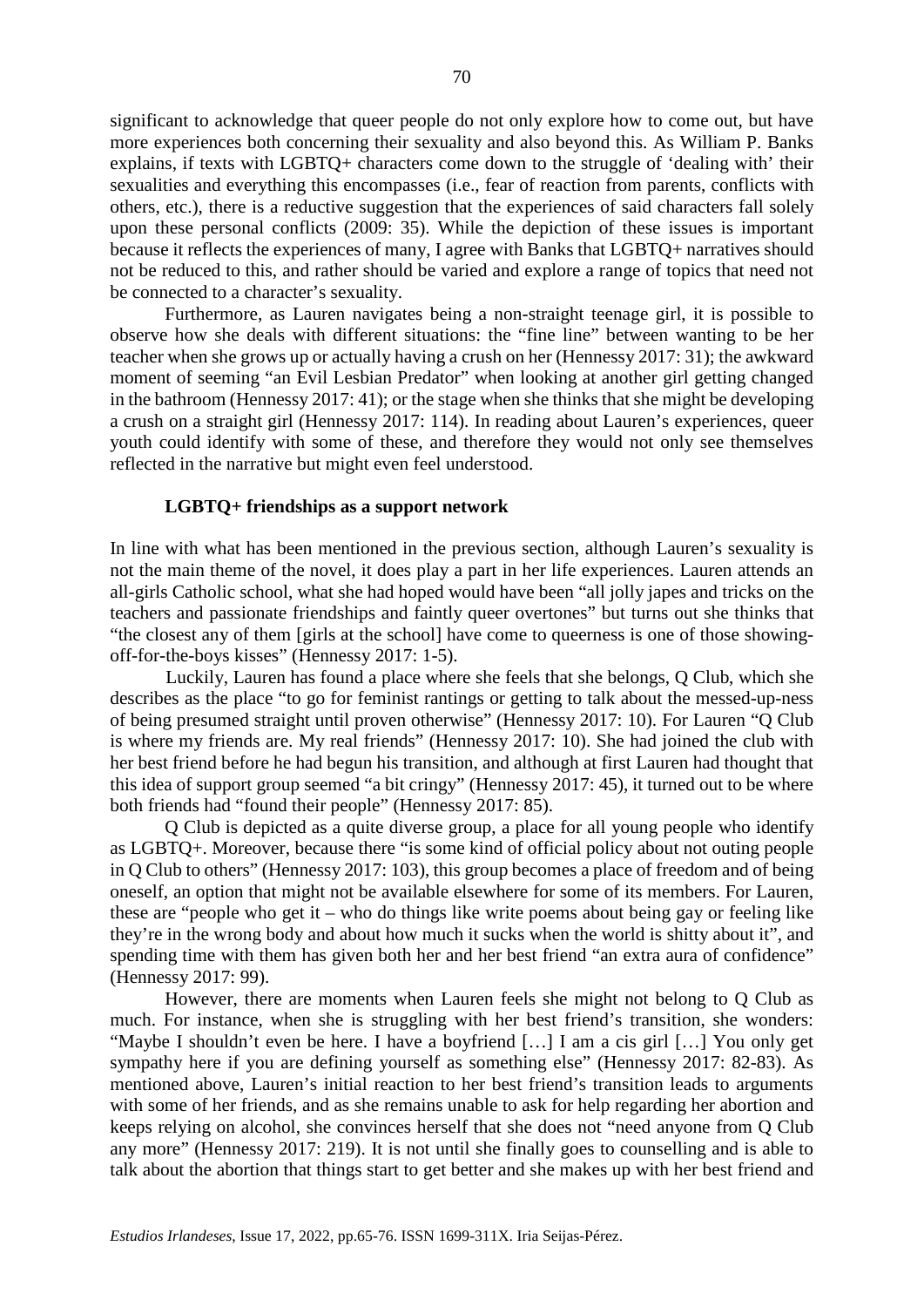everyone else in their LGBTQ+ group. What is more, she has even gained some new friends along the way, as some of those girls from school that Lauren thought were "idiots" (Hennessy 2017: 1) turn out to be quite the opposite of what she had expected, and some even join Q Club.

This process has been one of learning for Lauren, who concludes: "It is funny and also sort of inspiring to see what happens when you actually tell people what's been going on in your life, instead of just expecting them to be psychic. I feel taken-care-of by my friends in a way I thought you needed a romantic (okay, sex) partner for" (Hennessy 2017: 278-79).

#### **Teenage pregnancy and abortion**

In order to understand how the topic of abortion is depicted in the novel, it is important to situate it within the Irish context. Abortion in Ireland had been illegal under the 1861 Offences Against the Person Act, a piece from British legislation that had been undertaken by the Irish Free State since independence in 1922 (Barry 1988: 58). After contraception was – restrictively – legalised in 1980 (Barry 1988: 57), a referendum was held in 1983, which resulted in the Eighth Amendment being added to the Constitution of the Republic of Ireland. This Amendment effectively prohibited abortion (Side 2020: 16).

It was not until almost a decade later, in 1992, as an outcome of the X case, that a referendum regarding abortion would be held again in Ireland (see Smyth 1993). With a bigger voting turnout than in 1983, this referendum resulted in the Thirteenth and Fourteenth Amendments being added to the Constitution, which provided rights to travel abroad for an abortion and to obtain information regarding this procedure, respectively (Muldowney 2015: 137). Twenty years later, the death of Savita Halappanavar – from septicaemia and E. coli at seventeen-weeks pregnant after she had been refused termination on the grounds that there was still a foetal heartbeat and that Ireland is a Catholic nation (see Lentin 2013) – resulted in a political debate that tackled the ambiguity of the law, and in 2014 it was clarified that abortion was indeed allowed "when the life of the woman is at risk, including the risk of a suicide" (Mishtal 2017: 192). The previous year, the Protection of Life During Pregnancy Act 2013 had been passed, which set out "how women could exercise the limited right to access life-saving abortion" (de Londras 2020: 36).

Lastly, in May 2018 a referendum to remove the Eighth Amendment from the Constitution was held. A 66.9 per cent of voters were in favour of removing said amendment, and therefore, abortion has been legally available in the country since January 2019 – in those circumstances laid out by the Health (Regulation of Termination of Pregnancy) Act 2018 (Side 2020: 16-17).

Certainly, there were many other events that marked the history of the fight for reproductive rights in Ireland, such as the death of Ann Lovett and the scandal of the Kerry babies in 1984; the *C Case*; the 2002 referendum; *A, B and C v Ireland*; and several cases regarding fatal foetal abnormality; among others. However, due to the extension of the article, only some of the key events have been mentioned here in order to provide some context that would be helpful in understanding the following analysis of Hennessy's novel.

*Like Other Girls* takes place before the Eighth Amendment had been repealed, and consequently this affects Lauren's experience as she goes through an abortion. In the 'Acknowledgements' section, Claire Hennessy explains that when she began writing the book she was hoping "that it would already be 'historical fiction' by the time it was published. As of spring 2017, however, it is still illegal to obtain an abortion in Ireland unless you are literally dying on a hospital bed, in which case a panel of doctors might agree to provide the procedure.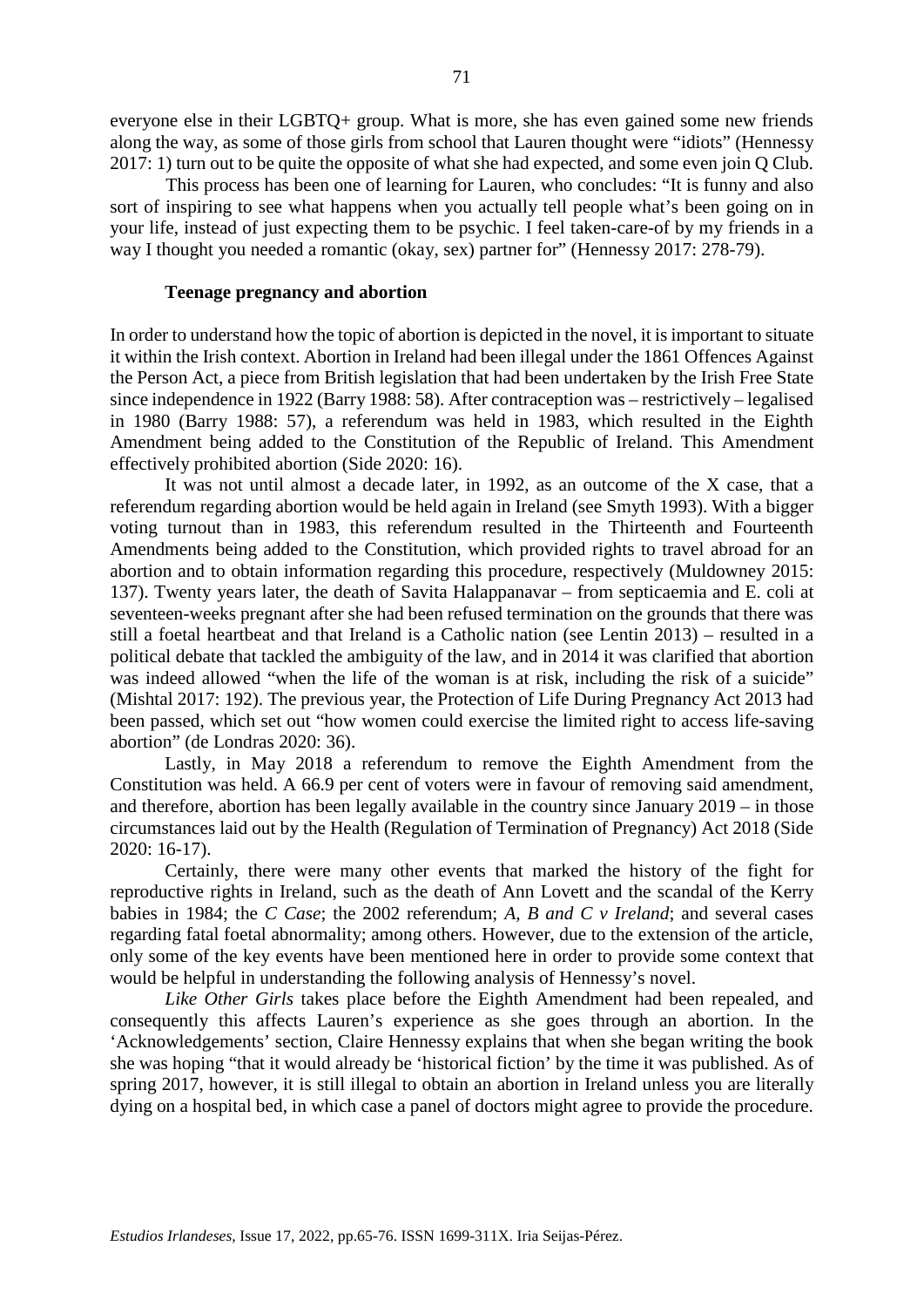If you're lucky"  $(2017: 281)^1$  $(2017: 281)^1$  $(2017: 281)^1$ . However, although abortion is no longer illegal in Ireland, the narrative for reproductive rights in the Republic cannot be summarised in the repealing of the Eighth Amendment, as it can be seen that this has been a fight that dates *at least* back to the 1980s. Indeed, the experiences of Irish women and girls seeking an abortion today would not be the same as Lauren's, yet hers also differ from those who had to go through the process forty or thirty years before. But the events that took place from the eighties until now have indeed helped shape the ideas regarding abortion that were ingrained in Irish society and that therefore condition, in part, Lauren's response to her pregnancy and to the challenges she encounters.

As has previously been mentioned, Lauren attends an all-girls Catholic school, St Agnes, who was "[v]irgin martyr. Patron saint of chastity" (Hennessy 2017: 29). As a Catholic school, students attend a Christmas Mass before the holidays, and it is during said visit to the church that Lauren first realises she might be pregnant: "And doesn't it make sense that I am sitting in the most holy of places when fear slices through me?" (Hennessy 2017: 119). Even though Lauren has practiced safe sex using protection, she finds herself dealing with an unplanned pregnancy and consequently enters a cycle of numbing herself through bingedrinking and searching the internet for as much information as she can gather on abortion. She decides to go "to one of those crisis-pregnancy places, the kind that get advertised on the backs of bathroom doors in shopping centres and at the side of your screen a soon as you start searching for pregnancy-themed topics" (Hennessy 2017: 129-30). When she gets to the place, the first thing she notices is that most women there are foreign (Hennessy 2017: 130). As Lauren goes in to talk to the counsellor, the woman gives her some brochures about adoption services and support from extended family, but Lauren is certain about what information she is looking for. She asks about abortion – aware that it cannot be performed in Ireland – and the counsellor hands her another brochure, but "[t]his one is not glossy. It is flimsy. There is a foetus on the front cover. Like, recognisably one. Almost a baby. You can make out fingers and toes. A largeheaded creature curled up in the womb" (Hennessy 2017: 131). But it is when the woman mentions that after seven weeks it would not be possible to have a medical abortion (Hennessy 2017: 132) that Lauren realises there is something wrong about this place, because it is "[n]ine weeks. Up to nine weeks. That's what the websites for the clinics say. The English clinics that have special pages for Irish women because they know. They know" (Hennessy 2017: 133). Lauren hurriedly leaves, and as she takes a picture of the counsellor and of the outside of the centre – that she will later send to journalists – she realises that outside on the window a newspaper piece reads "Abortion is Evil" and an actual Family Planning Clinic is right nearby (Hennessy 2017: 133-34).

When Lauren tells her friend Felicity she thinks she might be pregnant, Felicity offers to buy her a pregnancy test. As she waits for her to bring the test, she has a look at the brochures again, only to confirm her suspicion about the fake clinic. Lauren quickly grows more aware of the problem behind these clinics and the techniques they use to scare women away from abortion:

How is this fair? How the hell is this fair, to lie like this? What if, what if. I think of the hypothetical I always […] give to Mrs O'Connor: what if you're a thirteen-year-old incest victim going to a place like that? What if you don't understand, what if you don't– Holy fuck, it's only hitting me now, I mean, really hitting me. The other women there. Immigrants with wobbly English. Easier to lie to. Easier to scare. (Hennessy 2017: 139)

<span id="page-7-0"></span><sup>&</sup>lt;sup>1</sup> Hennessy also clarifies that the stated figure of Irish women travelling abroad to obtain abortions in a particular year is not real, but is within the range of women that travel annually in real life. Similarly, the names of organisations and campaigners that appear in the novel do not correspond to real ones either (2017: 281).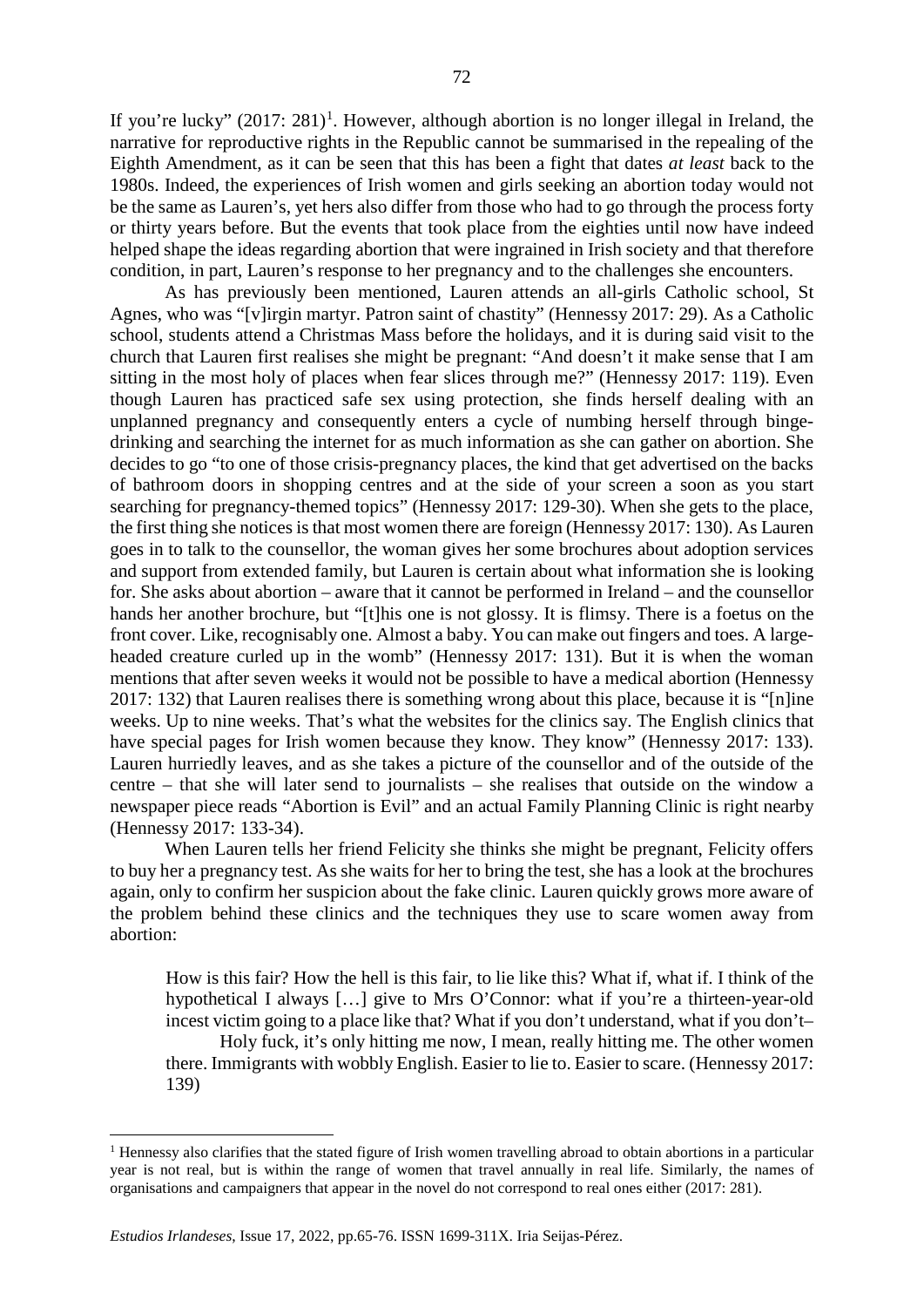Despite not doing the test, Lauren tells Felicity that it is negative because "[w]hat if she thinks: *you can't kill a child, you murderer?*" (Hennessy 2017: 141, original emphasis), and tells her friend to go for a drink. It is drinking that becomes Lauren's escape mechanism to avoid thinking about the pregnancy: "I push the thoughts away. To the distant place that beer can push them to" (Hennessy 2017: 142). Moreover, Lauren also subconsciously hopes that drinking "will take care of it [the pregnancy] so I don't have to make that trip next week. Maybe this will solve everything" (Hennessy 2017: 169).

The whole situation makes Lauren realise how unaware she is of the circumstances faced by those people who find themselves trying to access abortion in Ireland: "Legal to travel. Not legal to have here. Fourteen years in prison. Can they lock you up here if they find out, even if it happens abroad? I should know this and don't. Didn't even occur to me to search for it. It sounds barbaric" (Hennessy 2017: 141).

Gathering money from her Christmas presents, using "[e]very single bit of my savings that I was going to use to buy clothes or books or sweets or the kind of things normal teenage girls buy" (Hennessy 2017: 227) and her mother's credit card, Lauren travels to an abortion clinic in Liverpool, not having told anyone about it and pretending that she is going to Cork for the day with her friends from Q club. She has not stopped searching the internet for information: "there's between ten and twelve of us a day, making this journey. […] The chances of someone else being on this flight are not unreasonably slim. Or at least someone else being in the airport right now" (Hennessy 2017: 172). Indeed, she meets other Irish women at the clinic. When she arrives to Liverpool and gets a taxi, she can tell the driver recognises the place where she is going and expects him to tell her that she is "a tramp, a slut, a whore, a murderer", but instead, all he says is "God love ya" (Hennessy 2017: 175). Once the procedure is done and before heading back to the airport, Lauren cannot but wonder: "'Why the – why the fucking *fuck* am I not in a clinic in Dublin right now?' A bus ride away from my bed instead of a sea away?" and "What medieval backwater am I heading back to?" (Hennessy 2017:180-81, original emphasis).

Nevertheless, just because the procedure has been done, does not mean that Lauren will be just fine. The drinking gets worse, to the point that she blacks out and cannot remember what she has done. Furthermore, Lauren also feels guilty about not having the abortion for "the *right*  reasons" (Hennessy 2017: 182, original emphasis) and about not feeling regretful, as for her it was "a really easy choice to make" (Hennessy 2017: 275).

Not long after having the abortion, Lauren realises that the information about the fake clinic that she had sent to several journalists had made it to the newspaper. At the same time as she hopes no one will find out that it is her who went to this clinic, she needs someone to bring it up, someone to ask her, so that she can say it: "I should feel proud or brave or something, but all I can think is: what if someone figures it out? And then I think: what if no one does?" (Hennessy 2017: 199). As Lauren and her father listen to the debate on abortion being broadcasted on the radio, she pleads – in her head – for him to say something: "Say *more*, Dad. Say how horrible it must be to have an unwanted pregnancy in this country. Say how sympathetic you are. I need you to spell it out for me. Say how if it was me who'd gone to a clinic like that, who'd been lied to like that, you'd be raging. You wouldn't judge me. You'd still love me. *Say it*" (Hennessy 2017: 208, original emphasis). As her family and friends do not seem to realise what has happened to Lauren and she still cannot bring herself to say it, the drinking and the obsessive internet research on abortion-related information get worse.

Finally, Lauren's parents, worried about her drinking and her lately angrier behaviour, decide to send her to a counsellor. It is there that she is finally able to bring herself to say the words "I had an abortion" and share her feelings towards it: "I want to set this fucking country on fire" (Hennessy 2017: 251). Once Lauren has at last let this out, she slowly starts feeling better: she stops binge-drinking, she is able to tell her friends, and even her mother, who she had expected to know what had happened all this time. It is then that Lauren also realises: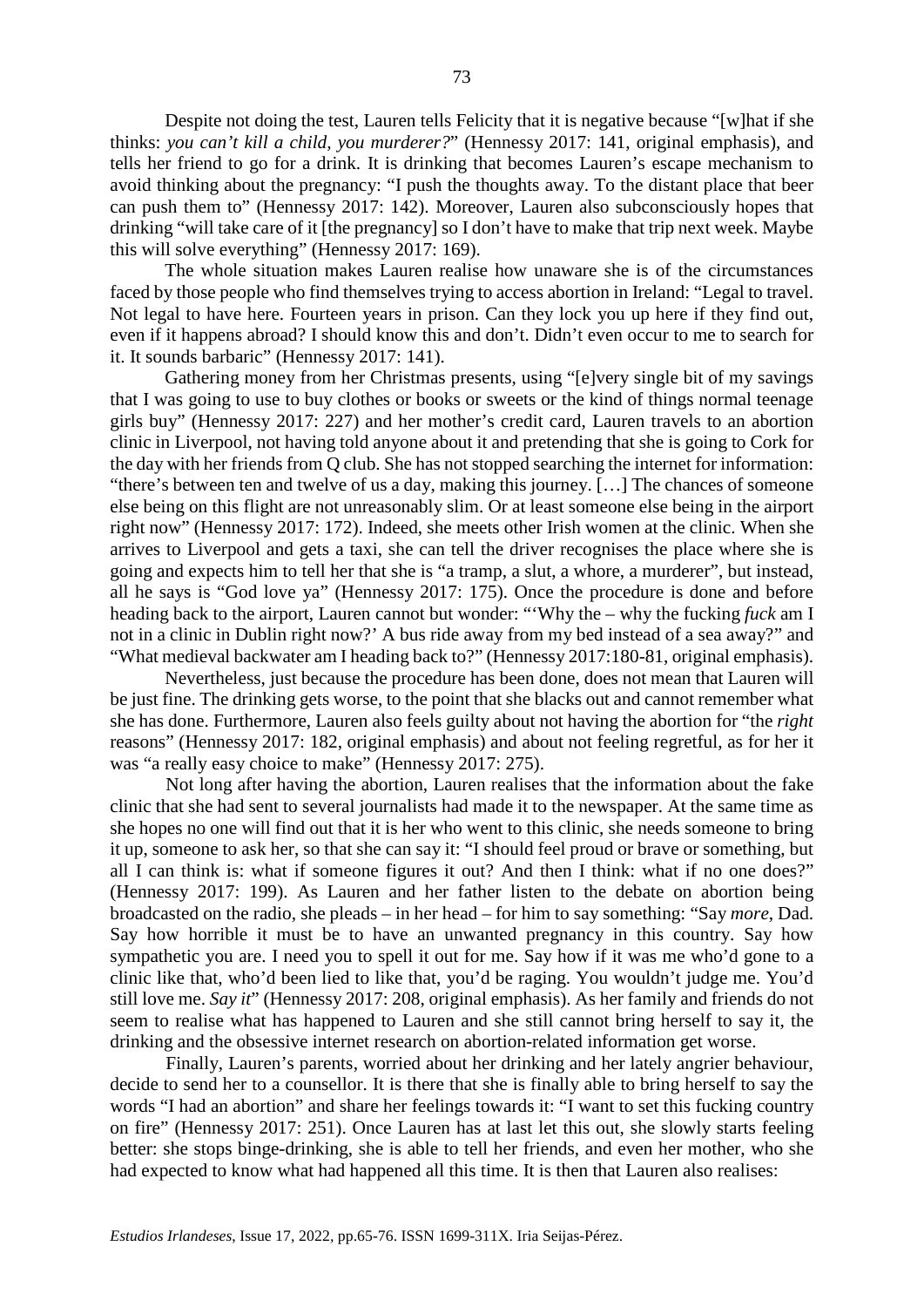Oh God. What did I expect, really – some TV mother who would immediately know that I was keeping a secret from her, some kind of female intuition tipping her off, while good ol' Dad was allowed to be blissfully ignorant of it all? Both my parents work long hours at demanding jobs. And I told them nothing. Nothing at all.

I kept it a secret while all the time hoping – expecting – a little extra patience from people. A little extra comfort. (Hennessy 2017: 273)

At the end of the novel, Lauren contacts the journalist who had published her story, because she had "read so many nasty comments about how the 'anonymous girl' was clearly completely invented" (Hennessy 2017: 279). Even though she has been asked to give a speech, she thinks it would be "too easy to dismiss a teenage girl" as she has already been getting plenty hate-mail from people and other messages that claim that she is too young to realise what she has done or that they will pray for her (Hennessy 2017: 280). Nevertheless, Lauren is finally relieved that she has been able to talk to her family and friends and has found the support she needed but had not known how to ask for.

## **Conclusion**

In his analysis of Irish YA literature, Pádraic Whyte acknowledges how those controversial experiences that are frequently marginalised have been brought into the mainstream by several Irish authors during the past few decades, and now "YA novels in Ireland represent a wide range of teenage experience, depicting varied forms of youth culture in contemporary Ireland" (2011: 80). Furthermore, Kennon notes how recent Irish YA literature has helped to push for the recognition of Irish girlhood and proclaim its importance (2020: 133). Though the early years of the genre were "slow to recognise or address subjects such as teenage pregnancy, the realities of female embodiment, reproductive freedoms, and institutional child abuse in past and contemporary Irish society" (Kennon 2020: 134), today it is possible to find some of these matters represented in works aimed at young readers. Hennessy's *Like Other Girls* is an example. Though Lauren's experiences are not common to every Irish teenage girl and hers is a fictional story, the novel offers readers an insight into the life of its adolescent protagonist and the distress she confronts in a society that is marked by pressure upon young girls to attain to certain patterns and behaviours regarding their body and sexuality. This essay has focused particularly on the novel's depiction of abortion, LGBTQ+ support networks and the protagonist's perception of her body. The analysis of these topics posits Lauren as an imperfect but relatable character who is subject to her social and cultural contexts. Her discomfort and struggles with her body and image reflect the discourses surrounding reproductive politics that prevailed in Ireland for many years and the postfeminist discourse that defines femininity "as a bodily property" (Gill 2007: 149), and these have an impact on Lauren's responses to her abortion and to her best friend's transition. Her reaction to her pregnancy is also marked by the Irish debate on reproductive rights, as she recognises the injustice of her situation but still fears that she might be perceived as a murderer or as a monster for not having any regrets about the abortion. Furthermore, regarding her sexuality, she appears to be influenced as well by those stereotypes that portray bisexuality as selfish or as a phase, as she does not seem to agree with what – she believes – being bisexual entails and as she questions both her belonging among the girls from her school and among her queer group of friends.

To conclude, Hennessy's novel addresses a variety of issues that concern today's youth, including their daily struggles and preoccupations with their bodies and sexual identities. Moreover, as the novel is told from the perspective of an adolescent girl and explores her particular conflicts as a young female in contemporary Ireland, Hennessy provides an approach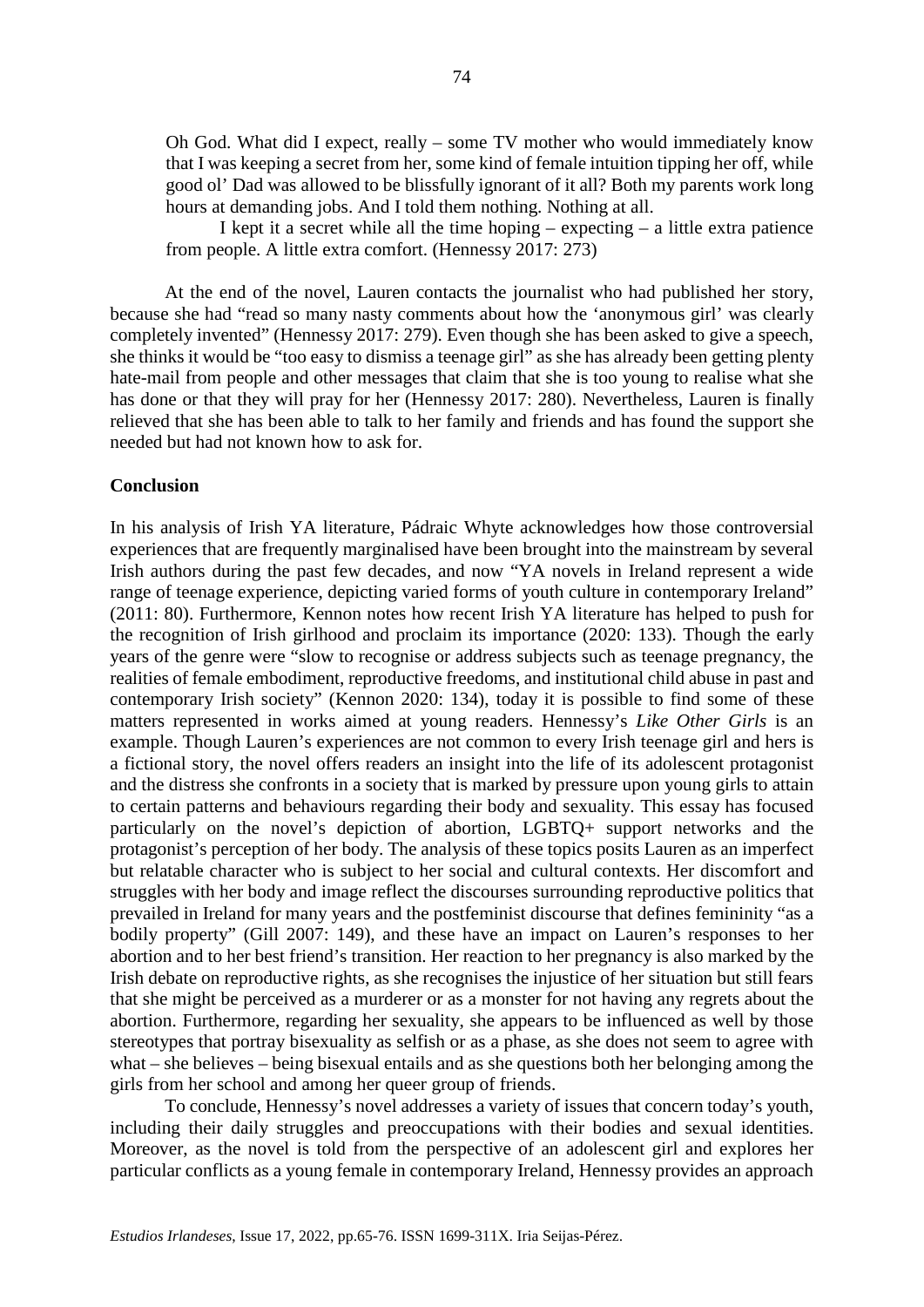to Irish girlhood that both contributes to the recognition of these narratives and widens their scope. In reading *Like Other Girls*, it is possible to observe that Irish YA literature has much to offer in regards to its significance for Irish young readers, and thus it is hoped that the range of themes depicted in said literary category continue to increase in order to attend the needs and concerns of its readers and to expand the visibility of Irish girlhood and the diversity within it.

## **Acknowledgements**

This publication has been carried out under the auspices of the research project 'Bodies in Transit: Difference and Indifference', Grant FFI2017-84555-C2-2-P funded by MCIN/AEI/ 10.13039/501100011033 and by 'ERDF A way of making Europe'. It is also co-funded by the "Programa de axudas á etapa predoutoral da Consellería de Cultura, Educación e Universidades da Xunta de Galicia".

# **Works Cited**

- Banks, William P. (2009). "Literacy, Sexuality, and the Value(s) of Queer Young Adult Literatures." *The English Journal* 98 (4): 33-36. [www.jstor.org/stable/40503258](http://www.jstor.org/stable/40503258)
- Barry, Ursula (1988). "Abortion in the Republic of Ireland." *Feminist Review* 29 (1): 57-63. <https://doi.org/10.1057/fr.1988.23>
- Cahill, Susan (2016). "Where Are the Irish Girls? Girlhood, Irishness, and LT Meade." *Girlhood and the Politics of Place*, edited by Claudia Mitchell and Carrie Rentschler. New York: Berghahn Books. 212-227.<https://doi.org/10.2307/j.ctt14jxn16.17>
- \_\_\_\_\_\_ (2017). "A Girl is a Half-formed Thing?: Girlhood, Trauma, and Resistance in Post-Tiger Irish Literature." *Lit: Literature Interpretation Theory* 28 (2): 153-171. <https://doi.org/10.1080/10436928.2017.1315550>
- de Londras, Fiona (2020). "'A Hope Raised and then Defeated'? The Continuing Harms of Irish Abortion Law." *Feminist Review* 124 (1): 33-50. <https://doi.org/10.1177/0141778919897582>
- Dougherty, Jane E. (2007). "Nuala O'Faolain and the Unwritten Irish Girlhood." *New Hibernia Review/Iris Éireannach Nua* 11 (2): 50-65.<https://www.jstor.org/stable/20558161>
- Gill, Rosalind (2007). "Postfeminist media culture: Element of a sensibility." *European Journal of Cultural Studies* 10 (2): 147-166.<https://doi.org/10.1177/1367549407075898>
- Hennessy, Claire (2017). *Like Other Girls*. London: Hot Key Books.
- Jenkins, Christine A., and Michael Cart (2018). *Representing the Rainbow in Young Adult Literature: LGBTQ+ Content since 1969*. Lanham: Rowman & Littlefield.
- Kennon, Patricia (2020). "Reflecting Realities in Twenty-First-Century Irish Children's and Young Adult Literature." *Irish University Review* 50 (1): 131-142. <https://doi.org/10.3366/iur.2020.0440>
- Kidd, Kenneth (1998). "Introduction: Lesbian/Gay Literature for Children and Young Adults." *Children's Literature Association Quarterly* 23 (3): 114-119. <https://doi.org/10.1353/chq.0.1284>
- Lentin, Ronit (2013). "A Woman Died: Abortion and the Politics of Birth in Ireland." *Feminist Review* 105 (1): 130-136.<https://doi.org/10.1057/fr.2013.21>
- McGovern, Kelly J. S. (2009). "'No Right to Be a Child': Irish Girlhood and Queer Time in Éilís Ní Dhuibhne's The Dancers Dancing." *Éire-Ireland* 44 (1&2): 242-264. <https://doi.org/10.1353/eir.0.0033>
- Mishtal, Joanna (2017). "Quiet Contestations of Irish Abortion Law: Abortion Politics in Flux?" *Transcending Borders: Abortion in the Past and Present*, edited by Shannon